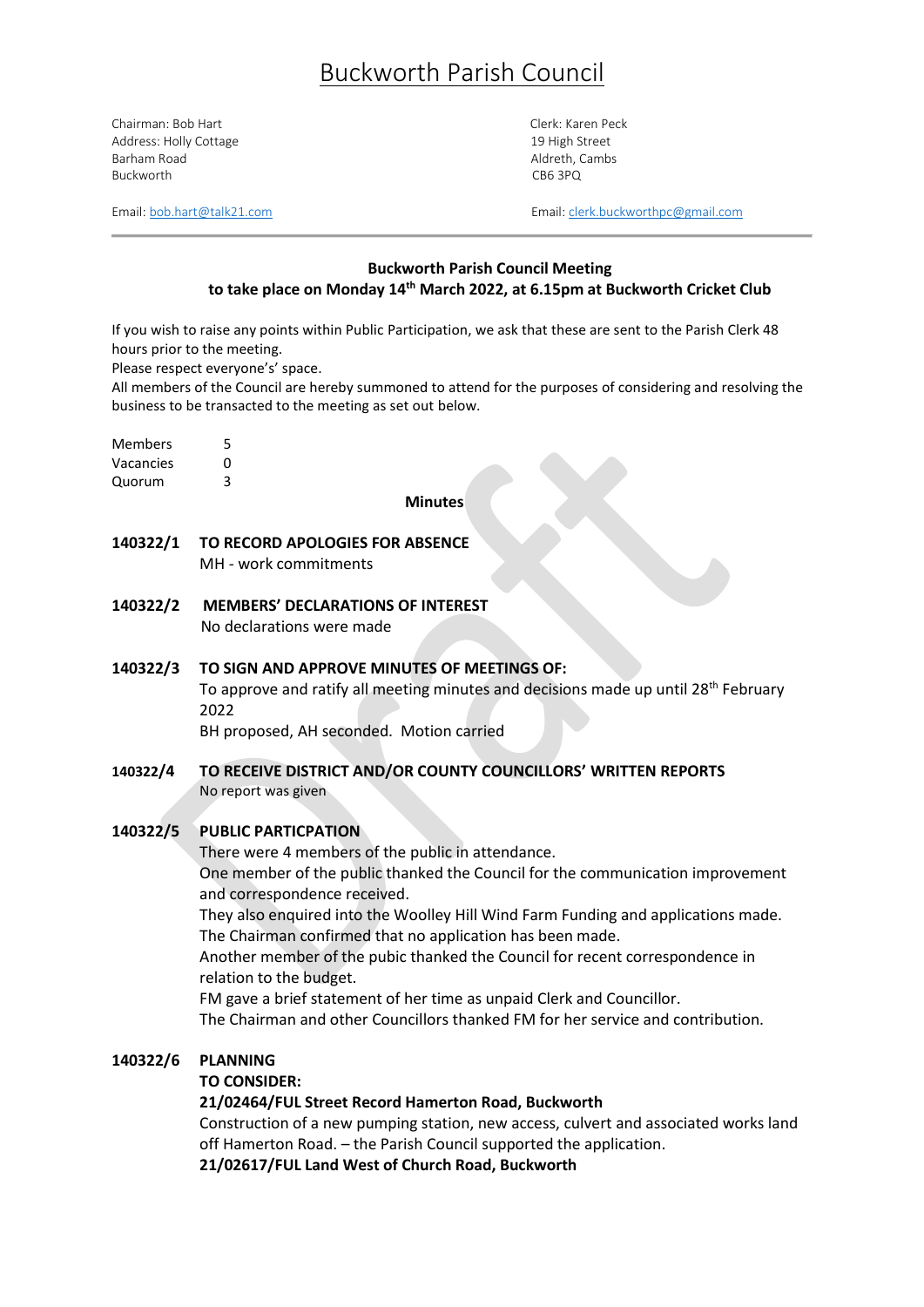# Buckworth Parish Council

Chairman: Bob Hart Chairman: Bob Hart Clerk: Karen Peck Address: Holly Cottage 19 High Street 19 High Street Barham Road **Aldreth, Cambs** Aldreth, Cambs Buckworth CB6 3PQ

Email:  $both art@talk21.com$  Email: [clerk.buckworthpc@gmail.com](mailto:clerk.buckworthpc@gmail.com)</u>

Construction of a new pumping station, dosing unit, control kiosk and associated works - the Parish Council replied as follows: The Parish council would like to note their concerns that there is no reference to ensuring that the lane from the corner of Barham Rd and Church Road is made good following the construction of the pumping station. This lane is unmetalled and is likely to be damaged by construction traffic during the build. The Parish Council would need assurances that there is a commitment to reinstating the lane after construction. **TO UPDATE: none**

## **140322/7 MATTERS ARISING:**

- a) Anglian Water Update No further update from the Parish Council
- b) To note the Grass Cutting Contract Renewal is now confirmed The contract had been signed. Proposes BH, seconded AHB. Motion carried.
- c) Report and Update from Woolley Wind Farm Meeting if any No further report. Due to FM leaving the Council it was agreed BH would take her place on the panel.
- d) To note correspondence sent and received since last meeting in relation to questions raised by two members of the community in the last public forum Proposed BH, seconded SW. Motion carried.
- e) Notice of Election to note the Notice of Election will be live as of  $28<sup>th</sup>$  March 2022. Nomination paperwork is available on the Huntingdonshire District Council website and must be return (in person) between 28<sup>th</sup> March and 5<sup>th</sup> April 2022 at 4pm The above was noted.
- f) To discuss Community consultation Process to help, address Parish Priorities The Council unanimously agreed that this should be a priority of the newly elected Council.
- g) To discuss Parish Council Website The Council unanimously agreed that this should be a priority of the newly elected Council.
- h) To discuss request for Dog Fouling Bins The Council unanimously agreed that this should be a priority of the newly elected Council.
- i) To discuss request to refurbishment of Royal Mail Post Box The Council unanimously agreed that this should be addressed by the newly elected Council. It was also noted it is the responsibility of Royal Mail and is not Parish Council property.
- j) To discuss request for refurbishment of Buckworth Well The Council unanimously agreed that this should be addressed by the newly elected Council.
- k) To review and approve all policies and procedures BH proposed, SW seconded. Motion carried to approve
- l) To appoint Internal Auditor BH proposed, AHB seconded to approve the use of SJ Accounting. Motion carried